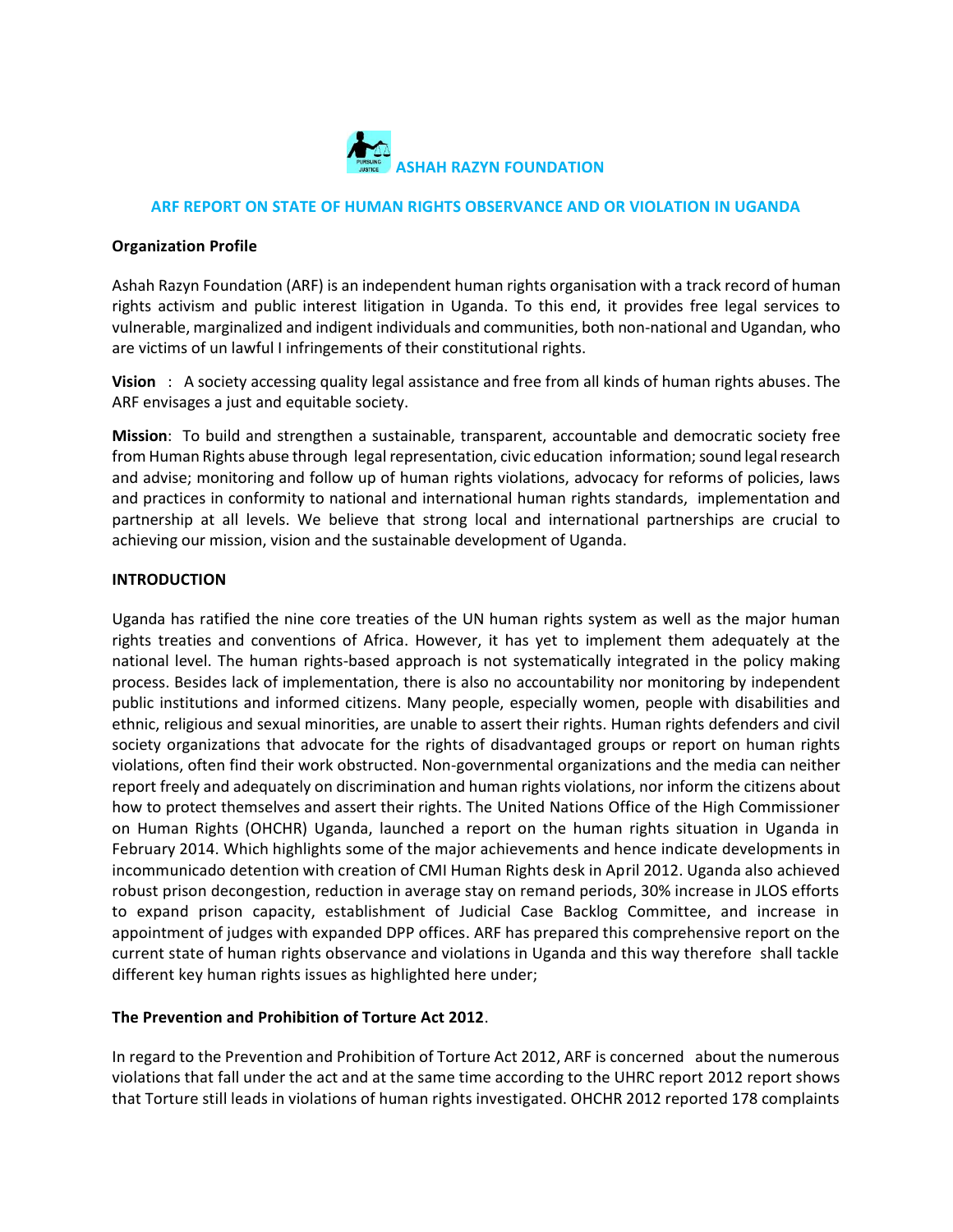and 64 complaints with 53% in Karamoja region from OHCHR 2013 report. 8 cases were reported of persons detained in barracks, severely tortured and later dumped in Police cells. This is mainly subjected to treason and terrorism suspects. In addition, investigations are still a challenge due to absence of judicial control and oversight as well as judicial independency. The major Emerging Issues indicate that Government needs to work with NGOs and Civil Society Organizations (CSOs) in order to realize some of the plans set out for example initiatives on mapping documentation on truth telling under Transitional Justice. On the other hand, ARF argues government and CSOs to consider developing a report on Torture, given the wide scope of work they engage in, since government last produced a report on Torture in 2004.

## **Human Rights Violations in the oil reserve areas**

When billions of barrels of [oil](http://topics.nytimes.com/top/news/business/energy-environment/oil-petroleum-and-gasoline/index.html?inline=nyt-classifier) reserves were found in Uganda five years ago, the discovery seemed like a gift from heaven to many in this poor, landlocked country. The expected revenue of up to \$2 billion a year could propel Uganda into the strata of middle-income countries, where few sub-Saharan African countries rank. A refinery would be built as well as infrastructure promised. This is to the contrary. A new report by the Uganda Human Rights Commission (UHRC) highlights a lot of human rights violations in the petroleum sector. The report, "Oil in Uganda: Emerging Human Rights Issues", was released following complaints of human rights violations in the oil communities. In May 2015, UHRC received a petition from residents about human rights violations in the refinery area of Kabaale parish, Buseruka sub-county, Hoima district. In addition to the petition on the refinery, the commission had also received numerous allegations of violations in areas of Nwoya, Nebbi and Amuru districts. These included irregularities in the valuation and disclosure of compensation rates, coercion of the affected residents to accept unfair compensation rates and delayed payments, land grabbing among others. A case in point is where failure to prepare for the influx of mostly male construction workers results in increased sexual exploitation of or abuse against local women and children. There are several allegations of sexual harassment within oil camps,"

## **Media freedoms**

The laws regulating the media and access to information can either enhance or frustrate the role and impact of the media as HRDs. Article 29 of the Constitution of Uganda recognises freedom of speech and expression defined to include freedom of the press and other media. The right is developed further in section 3(1) of the Press and Journalists Act (PJA), Cap 105 which provides that, "a person may subject to the provisions of this Statute publish a newspaper". Section 3(2) of the Act provides "No person or authority shall, on ground of the content of a publication, take any action not authorised under this Statute, or any other law to prevent the printing, publication or circulation among the public". The Constitution and the subordinate laws on the media provide reasonable foundation for the enjoyment of the freedom of the press. This foundation has been strengthened by judicial precedents especially that of the Supreme Court which in the case of Charles Onyango Obbo & Andrew Mujuni Mwenda v. Attorney General.

## **2016 Human Right violations arising from Presidential elections**

Uganda is at political cross-roads due to raw power contestation between re-elected president Yoweri Museveni and the Opposition led by Dr Kizza Besigye. Like in the past, Dr Besigye has rejected as "sham" the outcome of the February 18, presidential vote whose results the former Independent candidate Amama Mbabazi is challenging at the Supreme Court. Heavily-armed soldiers have placed the capital, Kampala's, central business district under a lock down and continue to patrol other urban areas, dissent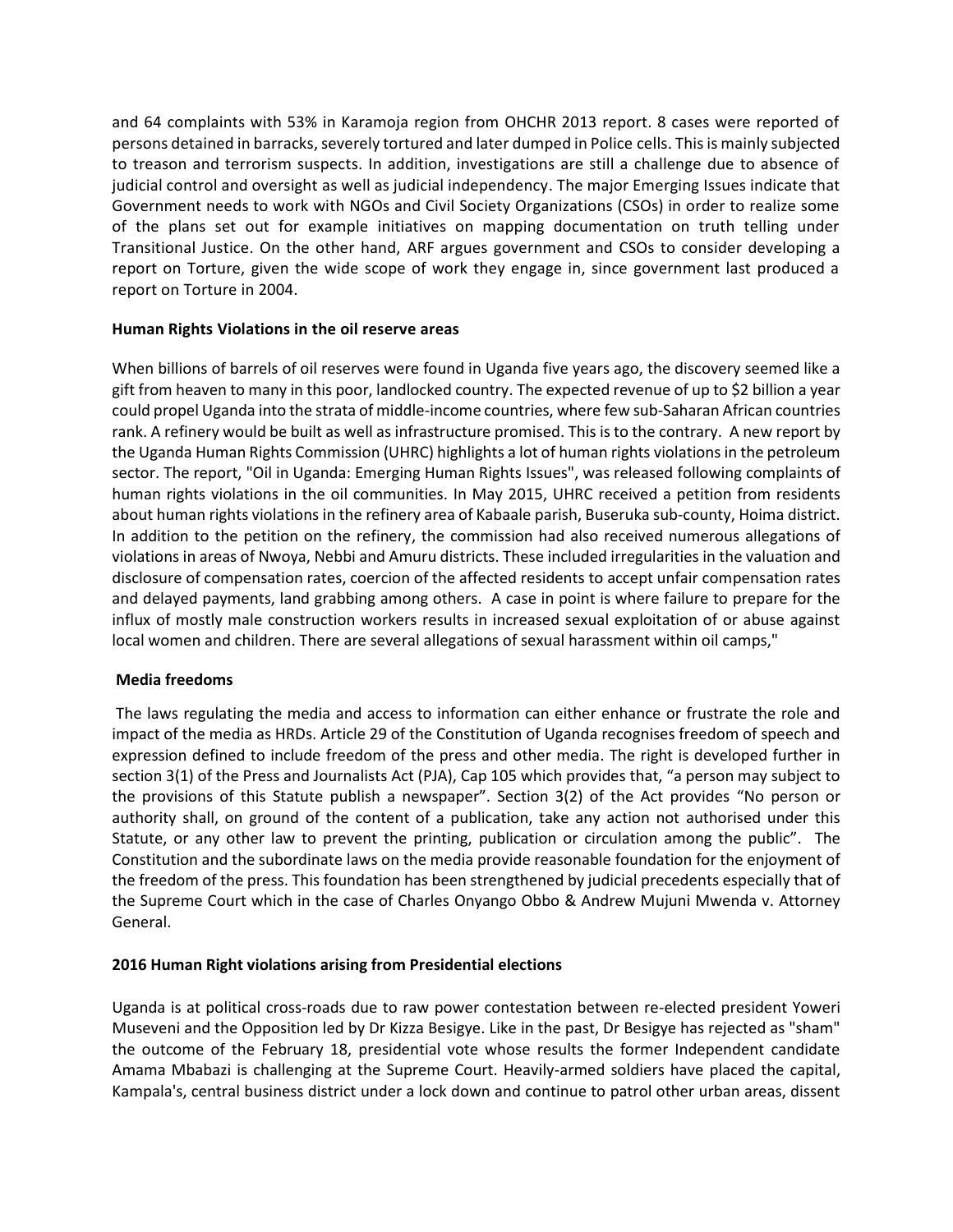is criminalized, critical social media posts invite arrests and a more militant police have found a new target to prey on: journalists. In the past fortnight since the presidential election was held, Ashah Razyn Foundation estimates that about 20 journalists have been detained, and all released without charge, for covering the police's handling of Dr Besigye. Arrest of journalists has come to symbolize media practitioners caught in the crosshairs following brutal arrest of them e. g Miss Remmy Bahati this week (28<sup>th</sup> -6<sup>th</sup> March 2016) while reporting live events unfolding at Dr Besigye's home in Kasangati . It was the last of 10-days within which any aggrieved party could challenge the presidential election results, and journalist huddled close to the politician's residence to establish if he would eventually take the court option. But police, who effectively placed Dr Besigye under house arrest since the election day, had other ideas. They placed all the journalists on surveillance throughout the day, closely monitoring what they reported, before closing in to brutally arrest those that spurned their orders to vacate the place. Police officers chased an out-of-breathe Bahati, still giving live updates to the studio, through an open field and cornered and subdued her on the slope of a dirt road. They twisted her arm to the back and her undergarments were exposed when she bent over to a position of less pain. Now the case of Remmy Bahati is just one of the so many brutal arrests of Ugandan journalists, not forgetting one whose arm was broken by a one police officer at Old Kampala police station.

**Cases of Torture and Arbitrary Detention.** According to the Convention against Torture and Other Cruel, Inhuman or Degrading Treatment or Punishment: Uganda has ratified both the International Covenant on Civil and Political Rights (ICCPR) and the Convention against Torture and Other Cruel, Inhuman or Degrading Treatment or Punishment (CAT). It has not, however, made a declaration under Article 22 of the CAT allowing the Committee Against Torture, the United Nations (U.N.) body which monitors compliance with the CAT, to consider complaints by individuals from Uganda. Nor has it ratified the new Optional Protocol to the CAT allowing visits to Uganda by the Committee against Torture's Subcommittee on Prevention of Torture and Other Cruel, Inhuman or Degrading Treatment or Punishment. Despite these government commitments in international and national law, torture is on the increase and, during the period under review [2011-2016),more many human rights violations in breach of the rights to life, liberty and security of person have been recorded across police stations.

## **Accessing protection and remedies to Human Rights Defenders**

Many HRDs in Uganda are employees of organisations working on human rights issues or are by the nature of their work engaged actively in the task of promoting and protecting human rights. A typical example in the latter category is that of journalists. There is no specific law to provide protective mechanisms for HRDs. While they pointed out that they sometimes go to the police, the courts or to the Uganda Human Rights Commission in cases where their rights are violated, these mechanisms were not effective enough to address their unique problems as Human Rights Defenders. Ugandan police do not give serious consideration to their complaints, while accessing the court system is expensive if one is to use legal experts to effectively present a case. In particular HRDs who are journalists feel that penal laws are being used disproportionately to prosecute journalists with a view to intimidating them and exercising undue control on what they can express publicly. These testimonies hence forth show that HRDs in Uganda feel very vulnerable. Ashah Razyn Foundation therefore calls for the establishment of a solidarity forum for HRDs to facilitate access to the protective measures that are available under the law. Such a forum will bring defenders together regularly to strategize on how to protect themselves.

**Restrictive Legal and Policy framework for CSOs.** There is a very strong sentiment against the policy and legal framework which generally restricts the space for civil society to carry out their activities. Government has been introducing subtle measures to restrict the space in which activists promoting and defending democracy and human rights operate. Some of these measures relate to the introduction of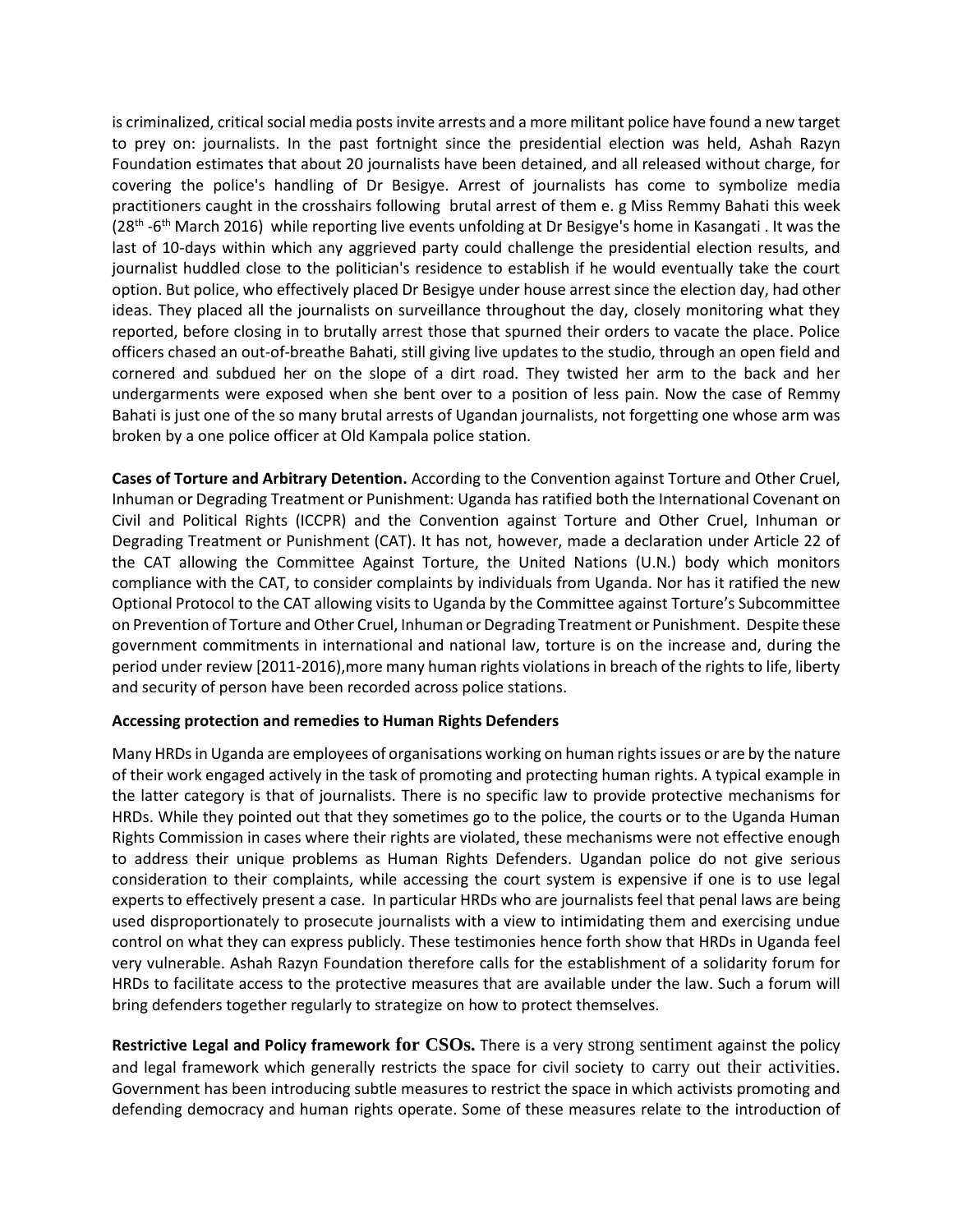new laws and regulations to control and restrict the operation of civil society in ways that can frustrate the very objectives for which they were formed. Indeed, the Non-Governmental Organizations Act and its implementing regulations can be cited as they give the Government considerable control over the operations of NGOs. The Act prohibits any NGO from operating unless it is registered by the NGO Board, which can impose conditions or directives as it deems fit. The law also requires annual renewal of licenses, the issuance of which is at the discretion of the Board. The public order and management Act is a very limiting law with so many loop holes. Government and Parliament need to remove existing legal restrictions to public freedoms that are not in accordance with relevant international, regional and domestic human rights standards.

**Use of disproportionate force" by the authorities to disperse assemblies and demonstrations.** As ARF, we are concerned regarding the use of lethal force and failure to investigate and persecute those perpetrating these violations. The deployment of the police together with the military to handle civil protests is considered a troubling development that is scaring many HRDs. Connected with this is the inhuman manner in which people involved in what are considered unlawful assemblies are arrested and treated. There are reported incidents in which suspects were not told the reasons for their arrest and were subjected to long unwarranted interrogations. The practice of detainees being blindfolded, held in unknown places and detained incommunicado for long periods are examples cited as practices that discourage HRDs from fully undertaking their responsibilities.

# **Challenges Related to Civil and political rights**

The context within which civil and political rights are protected in Uganda elicits challenges for those who defend them. This is because of the sensitivity associated with promoting these rights. One respondent in western Uganda alleged that one of their staff members faced arbitrary arrest and detention following an awareness campaign organized by their organisation to promote civil rights related to voting and elections. The organisation was restricted from continuing with their sensitization campaigns in the area until they had explained to the local leaders and RDC the objectives of their work. It can be intimated that in promoting civil and political rights there is "a likelihood of being labelled partisan. This is particularly so with regard to the right to participate in governance and the right to demand accountability.

**Lesbian, Gay, Bisexual, Transgender and Intersex rights** (LGBTI). These rights elicit considerable controversy in Uganda. This is illustrated by Anti-Homosexuality law which was suspended after not so long being assented to. The extent of the controversy surrounding LGBTI rights is illustrated by statements of church leaders rebuking the notion of LGBTI rights and deriding those who advocate for such rights. The respondents who work on LGBTI issues mention obstacles that arise because of the controversial context of LGBTI rights in Uganda. For instance, they "can't identify their organisation with a name even when opening a bank account." They cannot register the organisation because of the nature of its work. A respondent mentioned that although commitment to human rights causes exists in Uganda, "when it comes to LGBTI issues people become selective." Respondents also mentioned that they cannot approach state authorities when their rights are violated because of laws criminalizing homosexuality.

**Disability Rights**. HRDs that defend the rights of persons living with disabilities (PWDs) face unique challenges. Under Objective XVI of the National Objectives and Directive Principles of State Policy, the Constitution of Uganda provides that society and the State shall recognize the rights of persons with disabilities to respect and humanity. Objective XXIV(c) provides that the State shall promote the development of a sign language for the deaf. Although there are constitutional provisions in place to protect the rights of PWDs, most people have a negative attitude towards those that promote and defend the rights. They generally do not know much about disability rights.